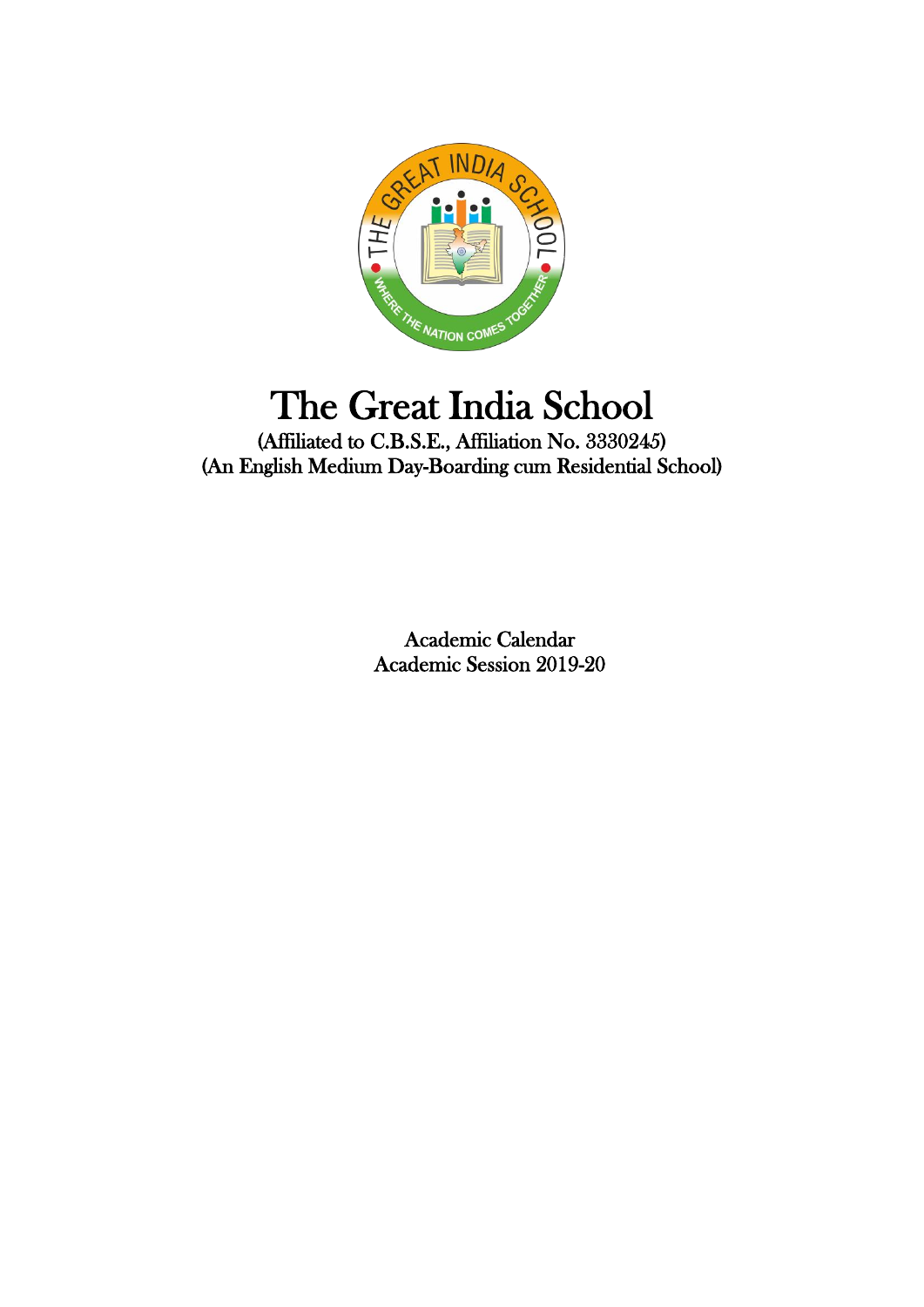### Periodic Tests (Classes IV to VIII) (2019-2020)

| Date           | Day       | Subject            |
|----------------|-----------|--------------------|
| $04 - 07 - 19$ | Thursday  | Social studies     |
| 06-07-19       | Saturday  | English            |
| 08-07-19       | Monday    | Science            |
| 10-07-19       | Wednesday | Hindi              |
| 12-07-19       | Friday    | Sanskrit           |
| 15-07-19       | Monday    | <b>Mathematics</b> |
| 17-07-19       | Wednesday | Computer           |

## $\mathbf{D}_{\text{rec}} \mathbf{M}$ ;  $\mathbf{J}$  terms 2010

# Post Mid-term 2019

| Date     | Day       | Subject            |
|----------|-----------|--------------------|
| 02-12-19 | Monday    | Hindi              |
| 04-12-19 | Wednesday | <b>Mathematics</b> |
| 06-12-19 | Friday    | Science            |
| 09-12-19 | Monday    | Social studies     |
| 11-12-19 | Wednesday | English            |
| 13-12-19 | Friday    | Computer           |
| 16-12-19 | Monday    | Sanskrit           |

Exam dates are subject to change. Exam will be conducted any time during school hours.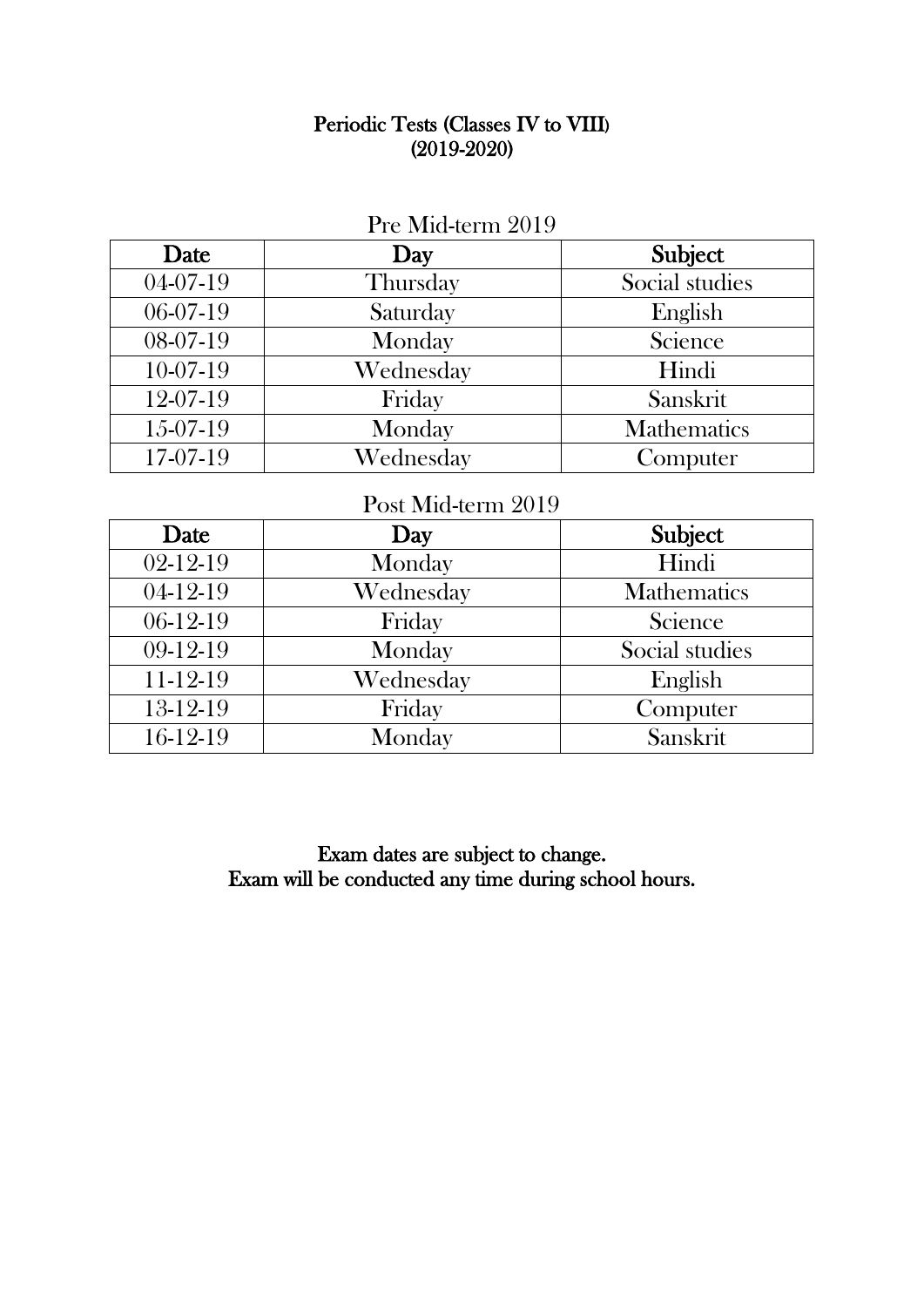#### Periodic Tests (Classes IX & X) (2019-2020)

| $\frac{1}{2}$ cho die $\frac{1}{2}$ coc $\frac{1}{2}$ (1 i.e. $\frac{1}{2}$ i.e. $\frac{1}{2}$ |           |                             |
|------------------------------------------------------------------------------------------------|-----------|-----------------------------|
| Date                                                                                           | Day       | Subject                     |
| 04-07-19                                                                                       | Thursday  | Science                     |
| $06-07-19$                                                                                     | Saturday  | Hindi Course A/ Sanskrit    |
| 08-07-19                                                                                       | Monday    | <b>Computer Application</b> |
| $10-07-19$                                                                                     | Wednesday | <b>Social Science</b>       |
| 12-07-19                                                                                       | Friday    | English Language & Lit.     |
| $15-07-19$                                                                                     | Monday    | <b>Mathematics</b>          |

#### Periodic Test 1 (Pre-Mid term)

#### Periodic Test 2 (Mid Term)

| Date     | Day       | Subject                     |
|----------|-----------|-----------------------------|
| 16-09-19 | Monday    | Science                     |
| 18-09-19 | Wednesday | English Language & Lit.     |
| 20-09-19 | Friday    | <b>Mathematics</b>          |
| 23-09-19 | Monday    | Social science              |
| 25-09-19 | Wednesday | Hindi Course A/ Sanskrit    |
| 27-09-19 | Friday    | <b>Computer Application</b> |

#### Periodic Test 3 (Post-Mid Term)

| Date           | Day       | Subject                  |
|----------------|-----------|--------------------------|
| $02 - 12 - 19$ | Monday    | Hindi course A/ Sanskrit |
| $04-12-19$     | Wednesday | Computer application     |
| 06-12-19       | Friday    | Social science           |
| $09-12-19$     | Monday    | <b>Mathematics</b>       |
| 11-12-19       | Wednesday | Science                  |
| 13-12-19       | Friday    | English Language & Lit.  |

Exam dates are subject to change Exam will be conducted any time during school hours.